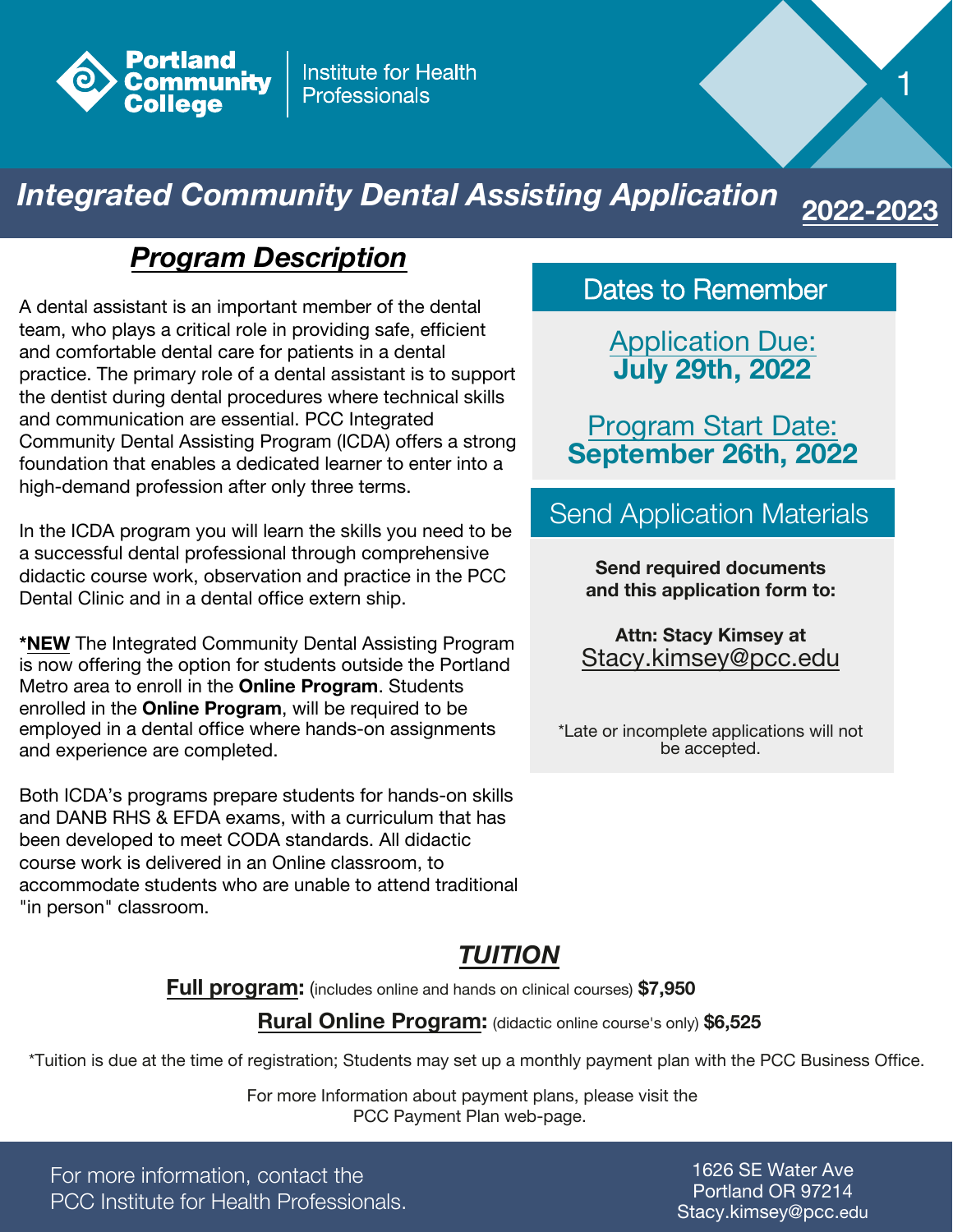

**Institute for Health Professionals** 

# **ICDA Program Check Off List**

## **Required Documents**

### **Choose One**

- o **Full Program**
- o **Online Program**

\*We require the following documentation to be submitted for consideration into the program.

#### **Do not submit original documents**

- o COPY of High school completion or GED certificate.
- o COPY of Vaccination History. ALL proof of Immunization records must be submitted with the application to participate in the externship.
	- Hepatitis B Titer exam result that shows immunity (positive or
	- reactive result)
	- Tuberculosis Testing (PPD or X-ray for the current year)
	- Influenza Vaccine for current year
	- MMR with second dose Measles
	- Varicella with second (post childhood) titer or immunization
	- Tetanus within last 10 years
	- COVID-19 Vaccine
- o 12 Hour job shadow completed with signed verification from Dentist.
- o Cover letter explaining your interest, your skills and strengths as they apply to the ICDA program. In addition, please provide your understanding of how the program works, including the program requirements and expectations.

### Final Steps

Students **tentatively** selected for the program will be contacted by email. Students must pass and submit a background check for final program acceptance.

2

### Please Keep in Mind

- You must create a PCC student account through pcc.edu before submitting application, and obtain PCC student ID number.
- You must be age 18 when class begins.
- Make sure you have included all requested materials before submitting your application. Incomplete or late applications will not be accepted.

o Fill out this checklist and the registration form (Pages 2-3). **Please leave the course registration request CRN blank**. You must include a working email address, since you will be notified of acceptance by email.

For more information, contact the PCC Institute for Health Professionals.

1626 SE Water Ave Portland OR 97214 Stacy.kimsey@pcc.edu